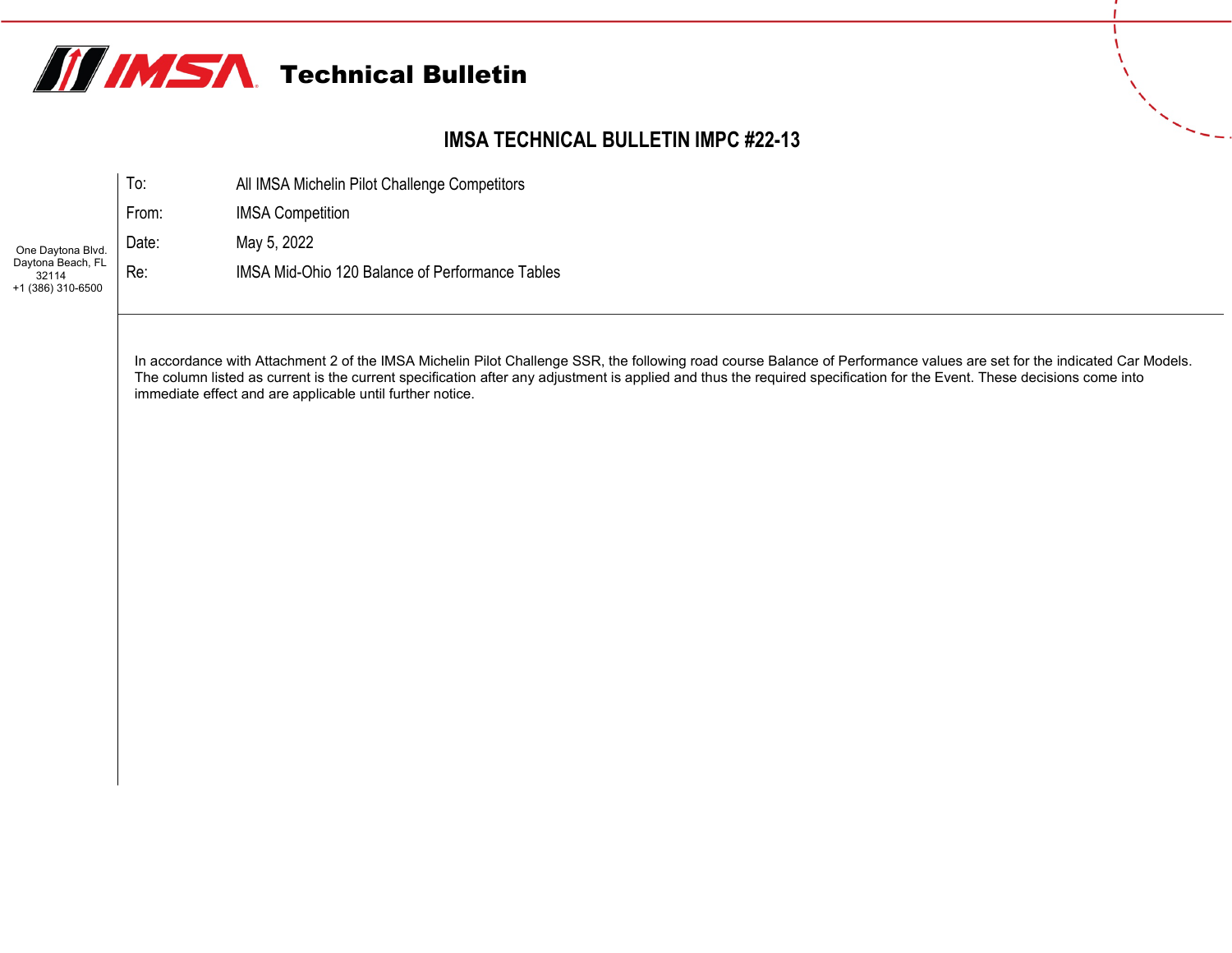## **THIMSA** Technical Bulletin

| GS. | Vehicles     |                         |     | Engine<br><b>Mass</b> |      | <b>Ride Height</b> |         |                          |           | Fuel  |           |                 |     |                                     |      | <b>Notes</b>                            |      |                                                                                                                  |
|-----|--------------|-------------------------|-----|-----------------------|------|--------------------|---------|--------------------------|-----------|-------|-----------|-----------------|-----|-------------------------------------|------|-----------------------------------------|------|------------------------------------------------------------------------------------------------------------------|
|     |              | Manufacturer            |     | No Fuel/Driver (kg)   |      | Restrictor (mm)    |         | Minimum Ride Height (mm) |           |       | Type      | Capacity (L)    |     | Altitude Capacity<br>Adjustment (L) |      | Minimum Full<br>Refueling Time<br>(sec) |      |                                                                                                                  |
|     |              |                         | adj | current               | qty. | adj                | current | F adj                    | F Current | R adj | R Current |                 | adj | current                             | adj  | total                                   |      |                                                                                                                  |
|     |              |                         |     |                       |      |                    |         |                          |           |       |           |                 |     |                                     |      |                                         |      |                                                                                                                  |
|     | Aston Martin | Vantage AMR             |     | 1495                  |      |                    |         |                          | 93.0      |       | 102.0     | <b>IMSA 100</b> |     | 89.0                                | $+1$ | 90.0                                    | 48.0 | IMSA ECU Map id 12, GS TR 9.10.4<br>applies                                                                      |
|     | <b>BMW</b>   | M4 GT4                  |     | 1460                  |      |                    |         |                          | 124.0     |       | 119.0     | <b>IMSA 100</b> |     | 88.0                                |      |                                         | 48.0 | 2021 EVO, Gold Pow er Stick, GS TR<br>9.10.4 applies                                                             |
|     | Chev rolet   | Camaro GT4.R            |     | 1470                  |      |                    | 60.0    |                          | 110.0     |       | 123.0     | <b>IMSA 100</b> |     | 79.0                                |      |                                         | 48.0 |                                                                                                                  |
|     | Ford         | Mustang GT4             |     | 1515                  |      |                    | 61.0    |                          | 102.0     |       | 203.0     | <b>IMSA 100</b> |     | 85.0                                |      |                                         | 48.0 | 07/28/2021 IMSA ECU Calibration                                                                                  |
|     | Mercedes     | AMG GT4                 |     | 1485                  |      |                    |         |                          | 113.0     |       | 125.0     | <b>IMSA 100</b> |     | 80.0                                |      |                                         | 48.0 | SRO 2019 MAP 6, IMPC TR 9.10.4 a/b/c<br>apply                                                                    |
|     | Porsche      | 718 Cayman<br>GT4 RS CS |     | 1405                  |      |                    | 53.7    |                          | 97.0      |       | 100.0     | <b>IMSA 100</b> |     | 75.0                                |      |                                         | 48.0 |                                                                                                                  |
|     | Toy ota      | Supra GT4               |     | 1430                  |      |                    |         |                          | 175.0     |       | 175.0     | <b>IMSA 100</b> |     | 89.0                                |      |                                         | 48.0 | 2022 ECU Calibration. Red Power<br>Stick, GS TR 9.10.4 applies. Mid-Ohio 2021<br>RH measurement locations apply. |